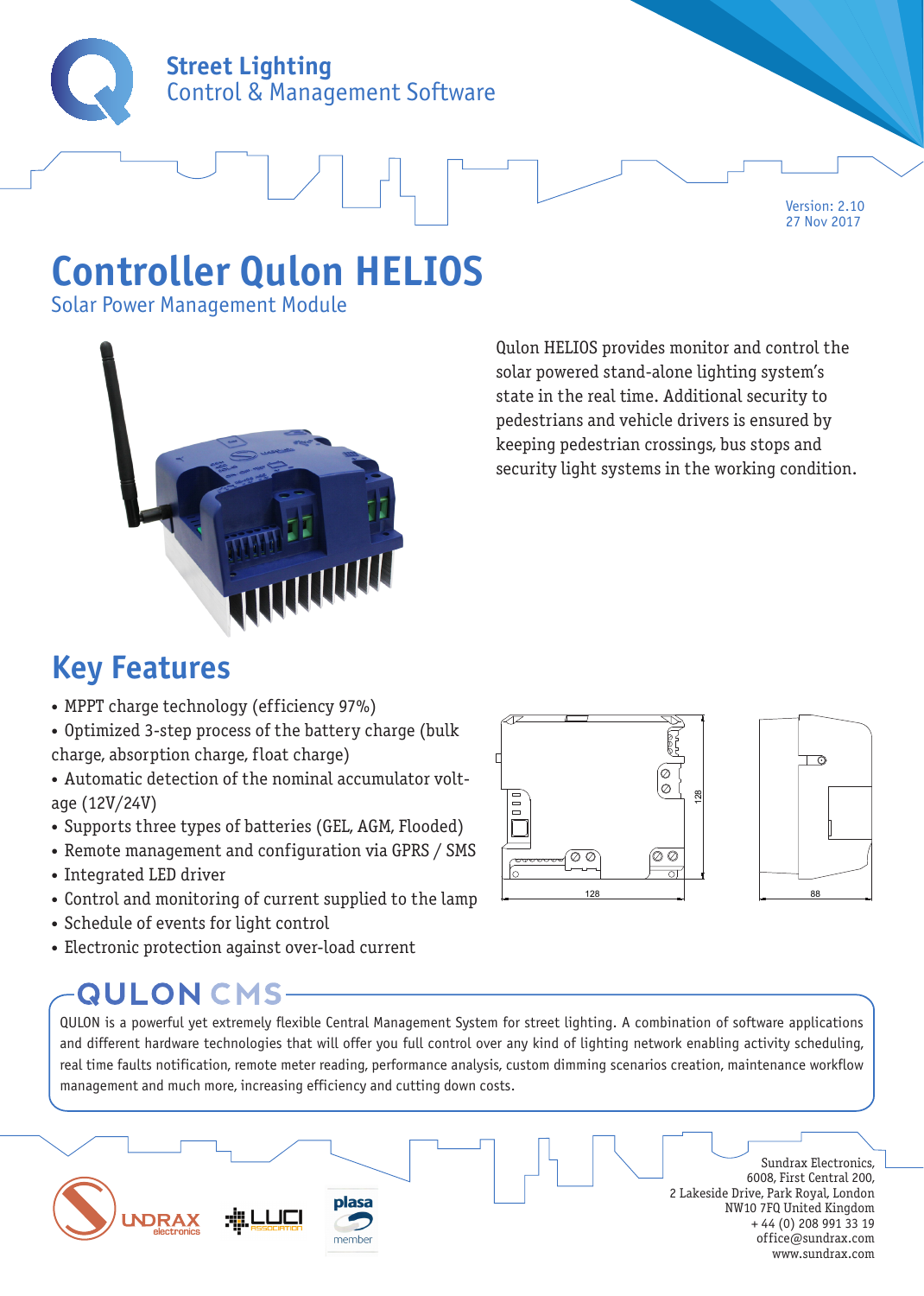# **Controller Qulon HELIOS**

Solar Power Management Module

## **Technical Specifications**

#### Mechanical

- Housing: Plastic case
- Material: Metal, Plastic
- Dimensions, mm: 128(D) x 88(H) x 128(W)
- Mass: 1.8 kg
- Mounting: Surface

### Power & Electrical

- Rated battery voltage: 12-24 V
- Max open circuit voltage of the solar battery: 100 V
- Max current charge: 20 A
- Max power 12/24 V: 240/480 W
- Max load current for connected devices: 5 A

#### **Environmental**

- Operating Temperature: -40...+70°C
- Storage Temperature: -50...+80°C
- Operating Relative Humidity (max): 95%
- IP Rating: IP 20
- Certification: CE, RoHS
- Warranty: 36 Month (Return to base)

#### Inputs / Outputs

• Connectors: Terminal blocks

#### Interfaces and Protocols

- Serial interface: GSM, RS-485
- Radio Channel: GSM 850/900/1800/1900
- Max length of RS-485 line: 1500 m

#### Configuration / Indication

- Serial interface: GSM, RS-485
- Radio Channel: GSM 850/900/1800/1900
- Max length of RS-485 line: 1500 m

#### Battery, Luminaire and Panel

- Accumulator types: GEL, AGM, Flooded
- Solar panel voltage: up to 80 V
- Luminary: LED panel 12/24 V with/without driver

#### Package Contents

- Qulon HELOIS module
- GSM antenna
- User guide